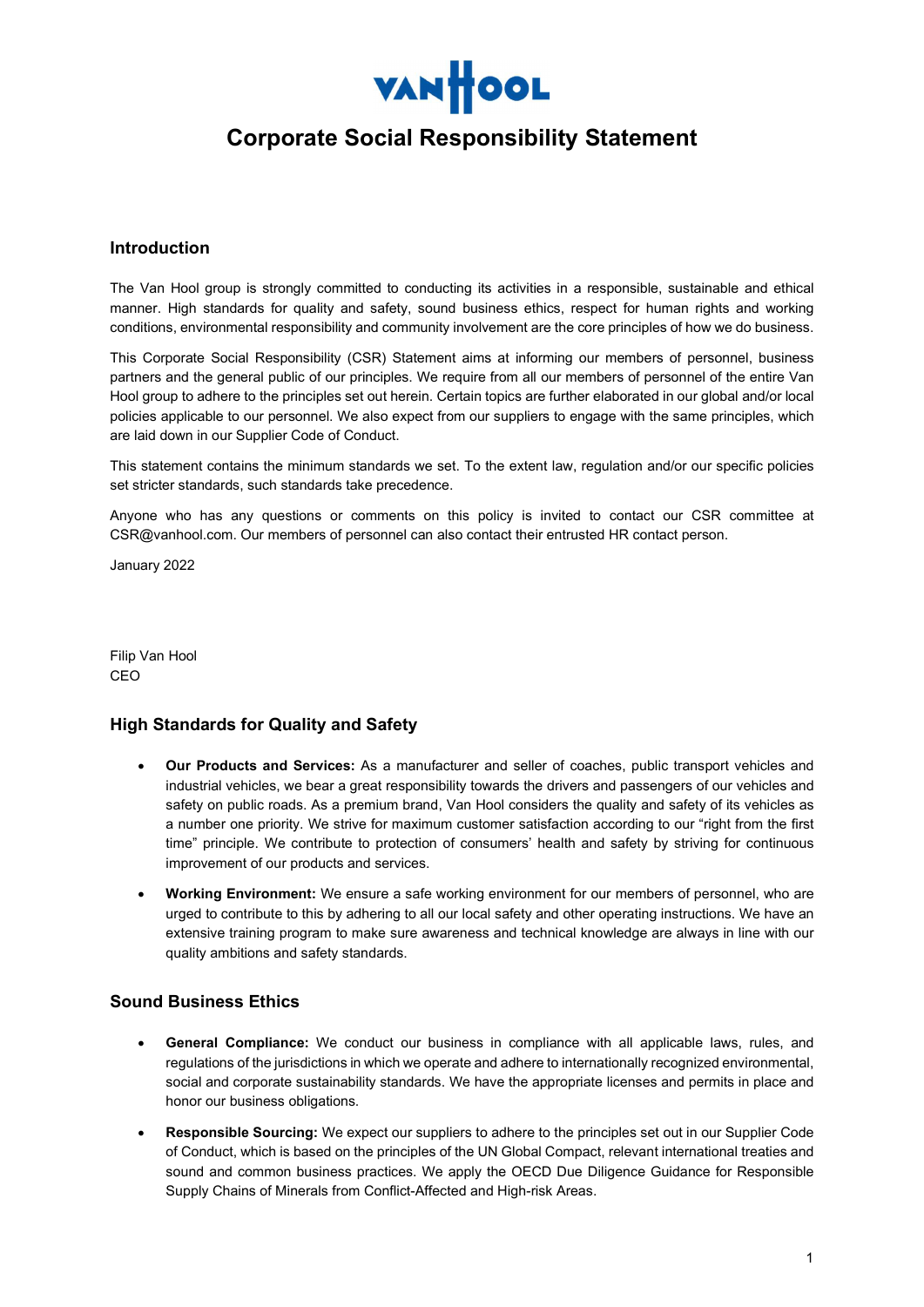

- Anti-Bribery and Anti-Corruption: We do not tolerate any form of bribery, corruption, extortion or embezzlement. This is further elaborated in our Anti-Bribery and Anti-Corruption Policy and in our Supplier Code of Conduct.
- Privacy: We have in place appropriate measures to respect privacy, to protect personal data against loss and unauthorized access or use, and to comply with relevant privacy and information security laws and regulations. This is further elaborated in our Privacy Policies.
- Financial Reporting: All our business dealings are transparently performed and accurately reflected in our financial reports and filings. We disclose financial and non-financial information in accordance with applicable regulations and prevailing industry practices.
- Fair Competition: We uphold standards of fair business and conduct business in accordance with all applicable anti-trust or anti-competition laws and regulations. This includes, but is not limited to, refraining from business practices that unlawfully restrain competition, improper exchange of competitive information and price fixing, bid rigging or improper market allocation.
- Trade Secrets: We protect our own confidential information as well as the confidential information of our business partners. We respect intellectual property rights.
- Conflict of Interests: We make decisions based on solid business judgment unclouded by favoritism resulting from personal relations or opinions. We expect our members of personnel to disclose any actual or potential conflict of interests they may have.

## Respect for Human Rights and Working Conditions

- General: We have a great impact on the wellbeing of our members of personnel and therefore owe major obligation towards them. We respect human rights and treat all people with dignity as recognized by the international community and expect our members of personnel to do the same.
- Health and Safety: We provide our members of personnel a safe and healthy working environment that meets or exceeds applicable local laws and industry standards for safety and occupational health. We do not tolerate any form of harassment. We respect working hours and rest times.
- Non-Discrimination: We do not tolerate any form of discrimination. In respect of employment and occupation we provide equal employment opportunities regardless of worker or applicant characteristics such as race, color, age, gender, sexual orientation, gender identity, ethnicity or national origin, disability, pregnancy, religion, political affiliation, union association, covered veteran status, genetic information or marital status.
- Child Labor and Young Workers. We do not tolerate any form of child labor. Children below the minimum age of 15 shall not be employed, unless the exceptions recognized by the ILO 138 Minimum Age Convention. The minimum age for hazardous work is 18 years for all countries.
- Forced Labor: We prohibit any forms of forced, (bonded) or compulsory labor, including human trafficking
- Wages and Benefits: We provide compensation and benefits that exceed standards set by applicable local laws and in line with industry standards, including those relating to minimum wages, overtime compensation, and legally mandated benefits. We pay wages at regular intervals and inform employees about the method of its calculation.
- Freedom of Association: We respect employee rights to associate freely, to join or not join labor unions, bargain collectively, seek representation, and join workers' councils in accordance with local law.
- Complaints Procedure and Whistleblowing: We have a formal procedure in place that allow concerns to be raised anonymously with confidentiality and without retaliation. Our members of personnel can obtain more information via their entrusted HR contact person.